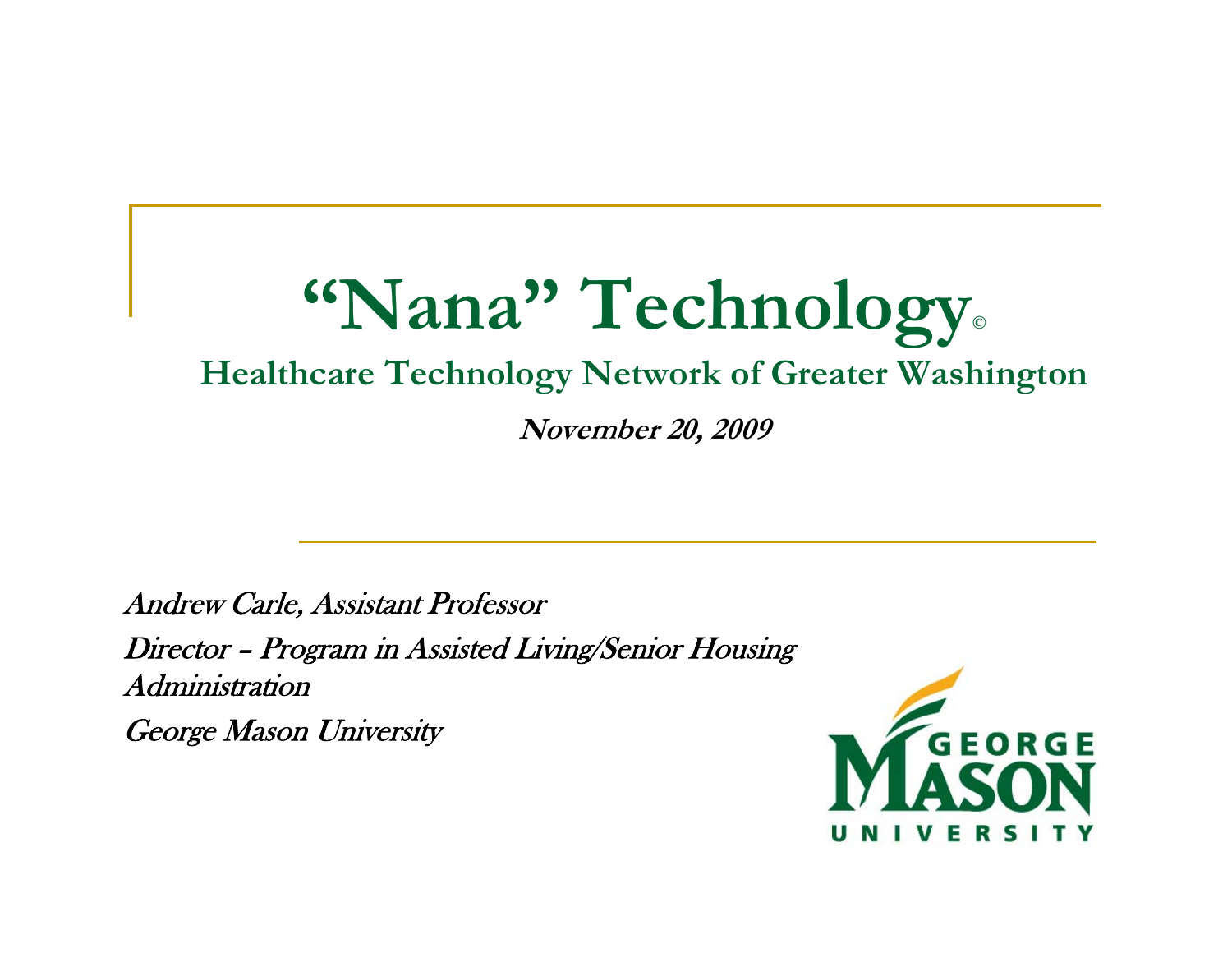#### **"Nana" Technology © - Defined**

*"Microchip based technology designed, intended, or that can otherwise be used to improve quality of life for older adults."*

- A. Carle

**http://en.wikipedia.org/wiki/Nana\_technology**



 **\$5 Billion** market for the microchips needed to operate these technologies.



- "Nana technology" tools help seniors be independent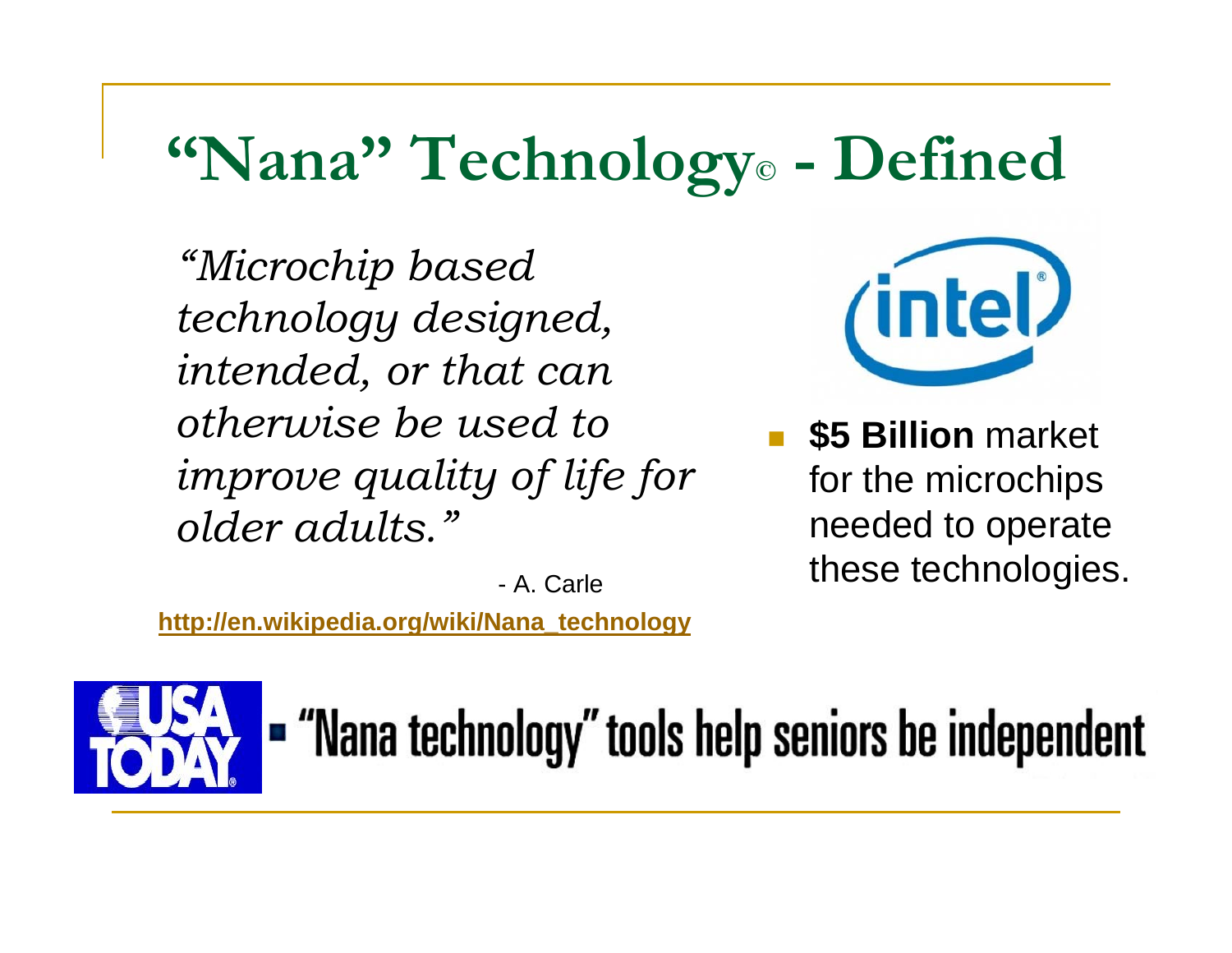## **Why It's Important:**

## **"Global Aging"**

Every 7 Seconds a U.S. Baby Boomer Turns 60\*

### **78 million bornbetween 1946-1964**

\*U. S. Census Bureau

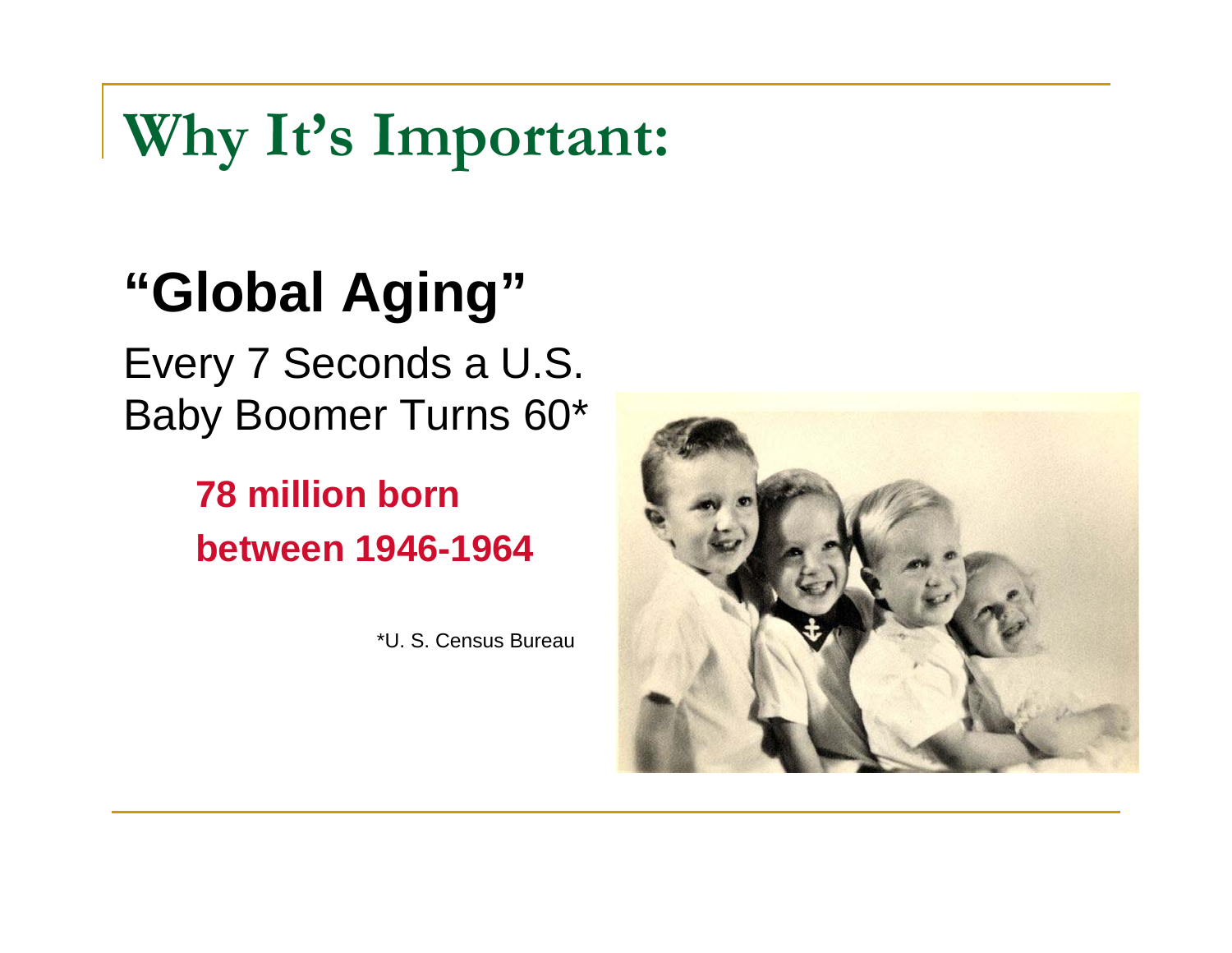## **The Aging of the Boomers…**

- $\mathcal{C}^{\mathcal{A}}$  **Pop. age 85+** expected to **quadruple** from 4.3 million (2000) to 18.2 million (2050).
- $\mathcal{L}_{\mathcal{A}}$  Age **100+:**
	- $\Box$ 1900 U.S. Census: 3,536 people age 100+.
	- $\Box$ 2050 U.S. Census (Est.): **834,000 age 100+.**
- $\mathcal{C}^{\mathcal{A}}$  **NOT** an American phenomenon:
	- U.S. only **43rd** of countries in % of pop. 60+ (U.N. 2007).
	- $\Box$  World Population (HSBC 2004):
		- $\overline{\mathcal{A}}$ **World Pop. 1900 = 1.65 Billion.**
		- **The State World Pop. 60+ 2050 = 2 Billion.**

*"Global Aging" will effect us long before "Global Warming".*

#### **Outcome:**

- Individuals who in **1968** thought they would change the world, by **2028** Actually will:
	- □ Travel
	- □ Entertainment
	- □ Retail
	- Food
	- □ Technology
	- **HEALTHCARE**
	- **HOUSING**

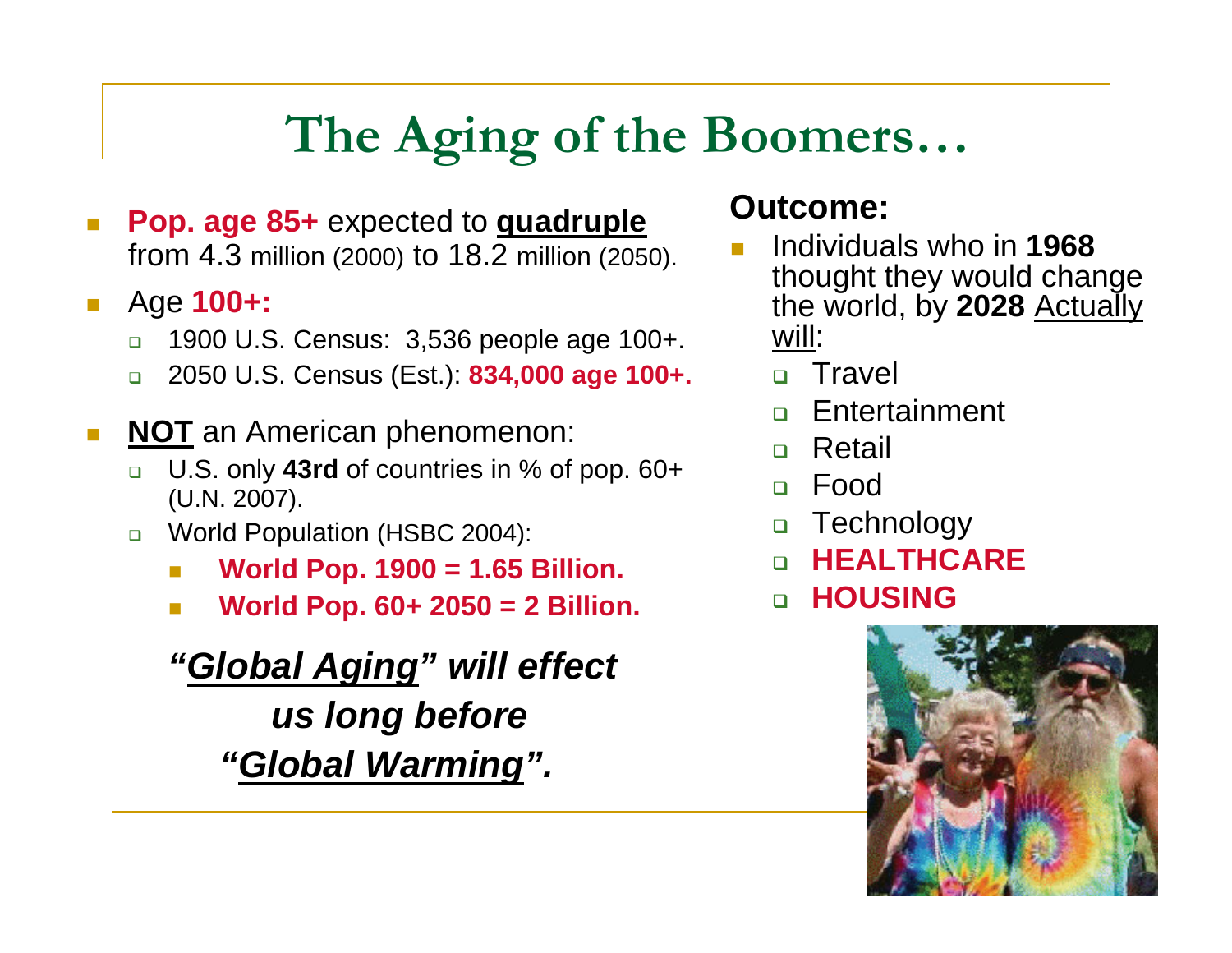# **Largest (Business) Questions?**

## **1. Who will take care of them?2. Where will they live?**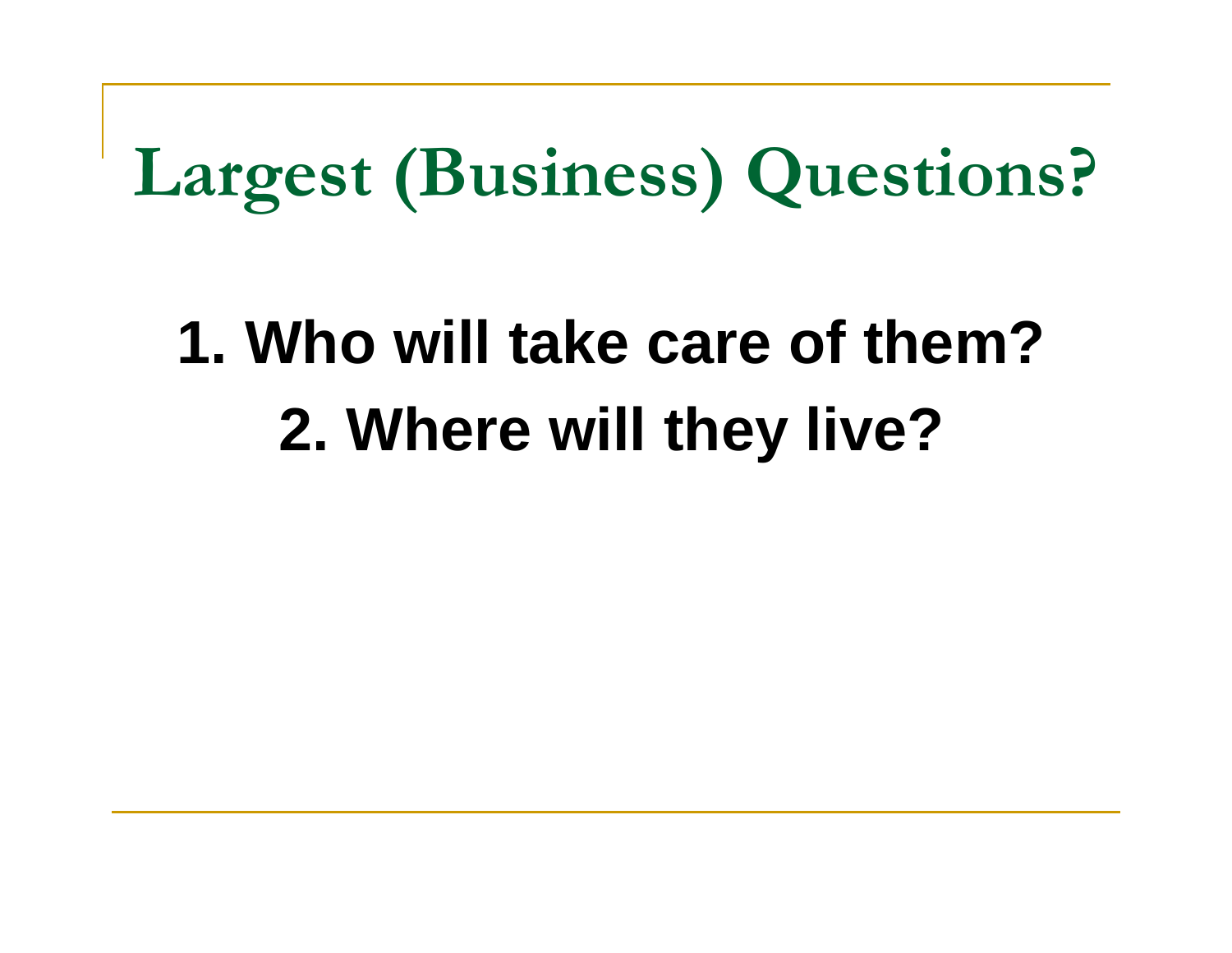## **Issue #1:**

### **Collapse of "Three-Legged Stool of Caregiving"**

## Approx. **80%** of current senior care is provided by **34 million**

unpaid "Caregivers" (family or friends).

(U.S. Agency for Healthcare Research and Quality)

 *Time (already collapsed):* Dual-working spouses means **44% of caregivers are now men**, but combined time available to dedicate to task may be **LESS**. (National Family Caregiver Assoc.)

**Proximity (collapsing): 15%** of family caregivers live an hour or

more away**,** with percent expected to increase each year. (Family Caregiver Alliance).

*Energy (preparing to collapse):* If your Mom is **100…**how old are **YOU**?

30+% of family caregivers are over the age of 65 **today**.

(U.S. Dept. of Health and Human Services).

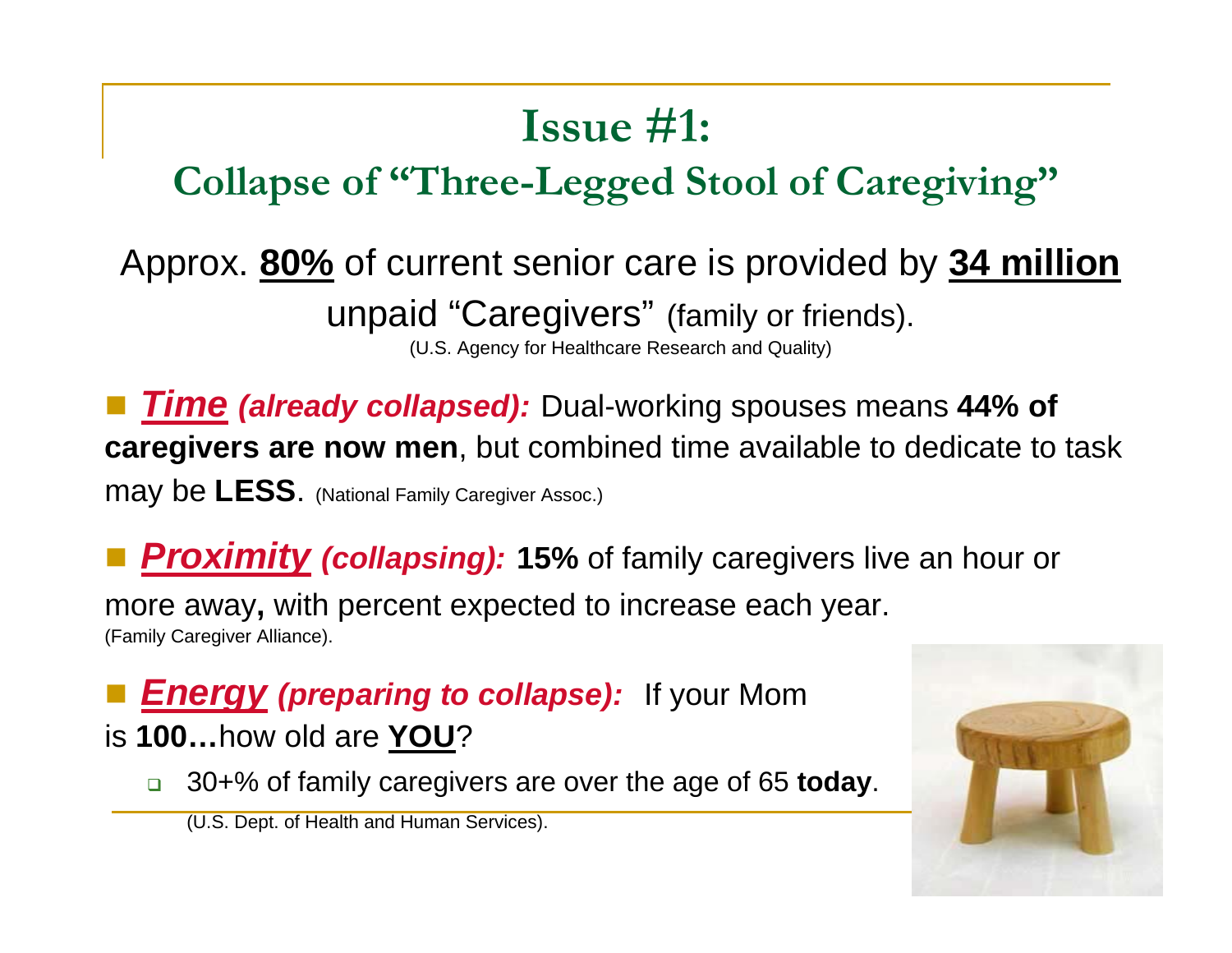### **Issue #2:**

## **Professional Caregiver Labor Shortage**

### **Retirement of "Boomers" will create critical gap in labor pool:**

- **35 million** more jobs of **any kind** than **people to fill them** by 2030. (GAO)
- **6 million** LTC nurses and nurses aides needed by 2050. Only **2 million** available today. (U.S. DHHS/DOL)

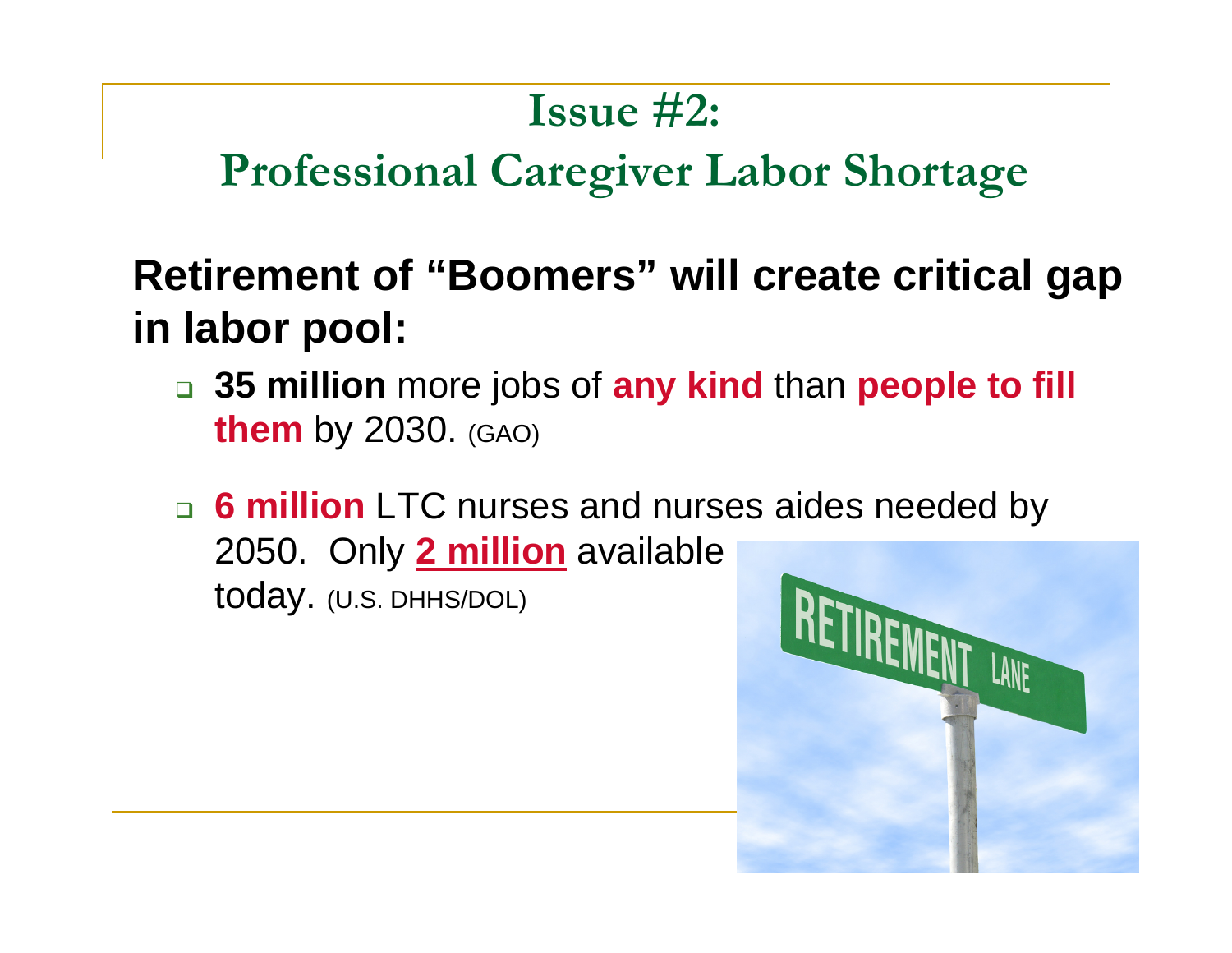## **The Answer…(and Business Opportunity)**

## **Technology:**

 Allows seniors to remain independent in their homes **without** human resource assistance,

## *OR*

- Makes available human resource assistance **more productive**.
	- Making **one** nurse or nurse's aide in the future as productive as **three** today.

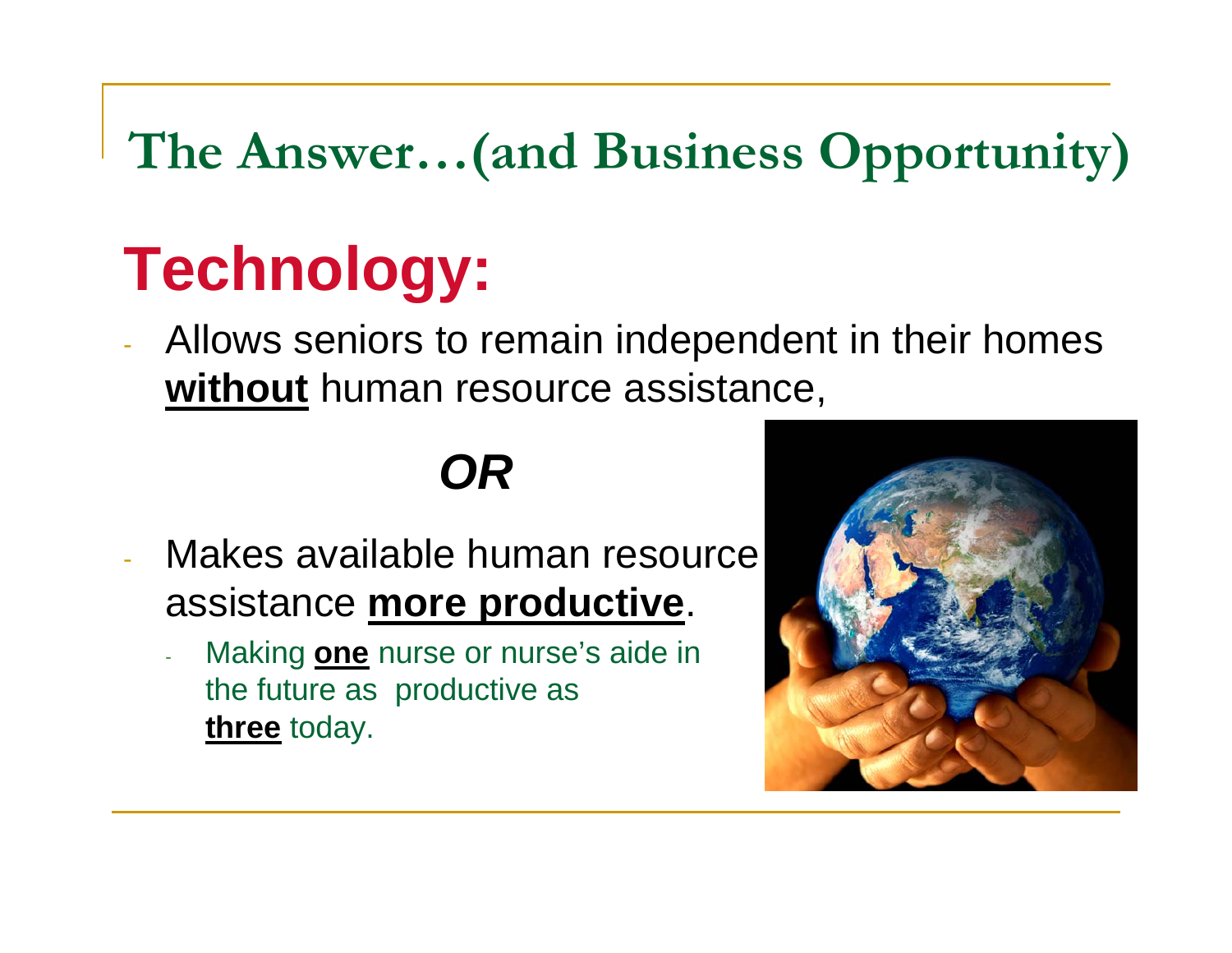#### **Categories of "Nana" Technology © :**

#### П **Health & Wellness**

- $\Box$  **Medications:**
	- п Individuals 65+ are 12% of population, but consume 50% of OTC and 1/3 of Rx medications. (JAAPA, 2006)
	- $\blacksquare$  Estimated 22,500 deaths/year due to medication error. (AMA, 2004)

#### $\mathbb{R}^3$ **Safety**

- $\Box$  **Falls:**
	- п #1 cause of death due to injury in individuals 65+ (CDC).
	- ш Projected to cost U.S. \$55 Billion in medical and related costs/year by 2020.(CDC).
- $\Box$  **Alzheimer's (wandering):**
	- Up to 60% will be involved in a "critical wandering" incident (become "lost"). (Alzheimer's Association)
	- $\mathcal{C}^{\mathcal{A}}$  Nearly half (47%) **DIE** if not found within 24 hours.

#### **Cognition**

- $\Box$  **Alzheimer's Disease:**
	- Affects nearly **half** of those 85+.
	- From 26 million to **106 million cases** worldwide by 2050.<br><sub>(Johns Hopkins,2007)</sub>
- $\Box$  **Mild Cognitive Impairment:**
	- Affects 12-20% of those 70+. (Mayo Clinic, 2006)

#### **Sensory**

 $\Box$ Vision/Hearing

#### **Communication**

 $\Box$ Audio, Video, Text

#### **Mobility/Transportation**

- $\Box$ **DRIVING**
- $\Box$ Ambulation (walker/wheelchair)
- **"Lifestyle"**
	- $\Box$ Cook, Clean, Garden, etc.

#### **Robotics/Whole Home Systems**

 $\Box$ Technologies that address two or more categories in one "System".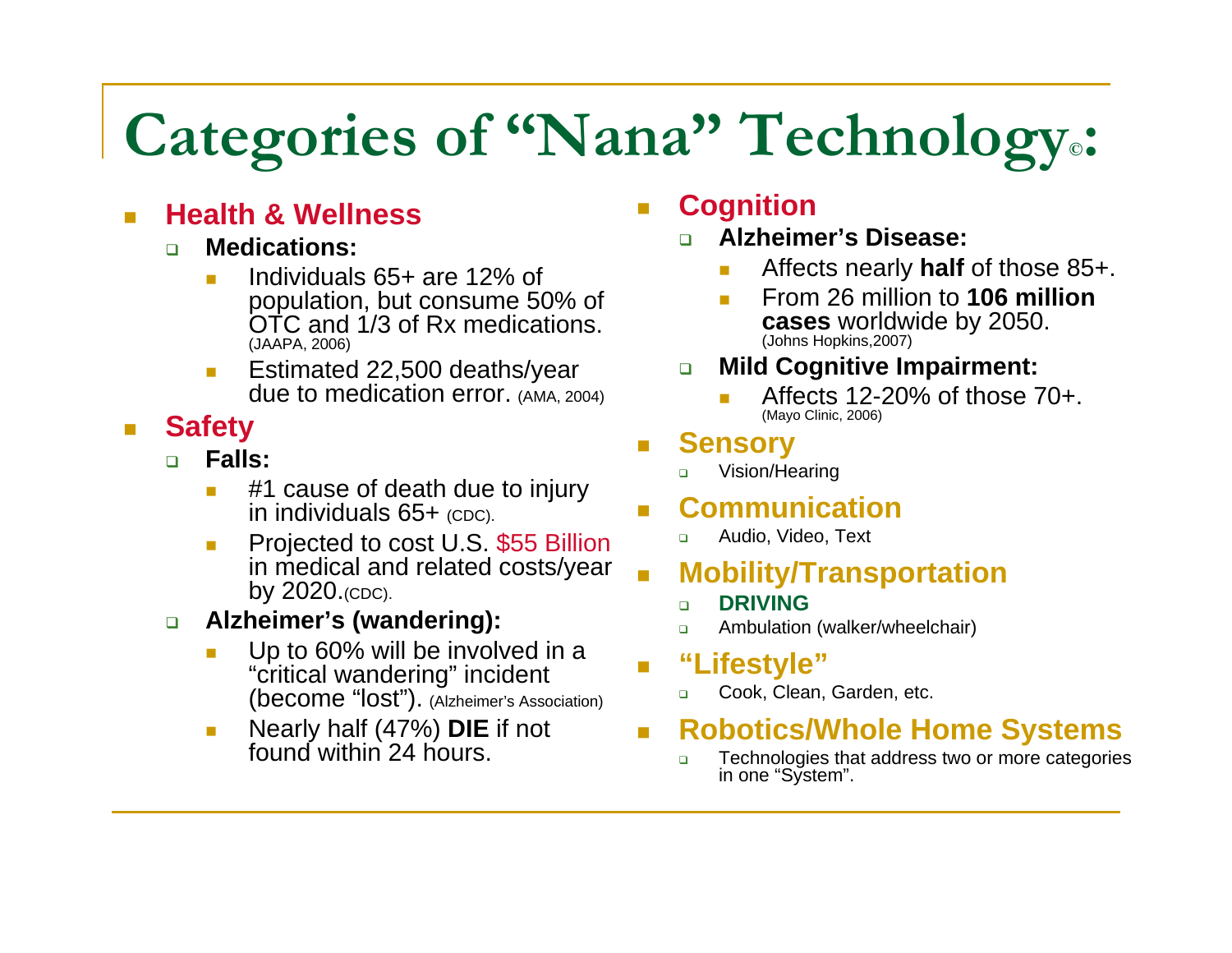#### **Technologies for TODAY :**

### **Health & Wellness:**

 $\overline{\mathbb{R}}$ ■ MD.2。 (e-pill)



www.epill.com

### **Cognition (3 Categories):**

- П "Brain Games" (Nintendo/"Brain Age")
- **Tale** "Brain Gyms" (Lumosity.com)
- П "Brain Trainers"
	- $\Box$ Targeted to seniors and personalized
	- $\Box$  "Vigorous Mind" www.vigorousmind.com

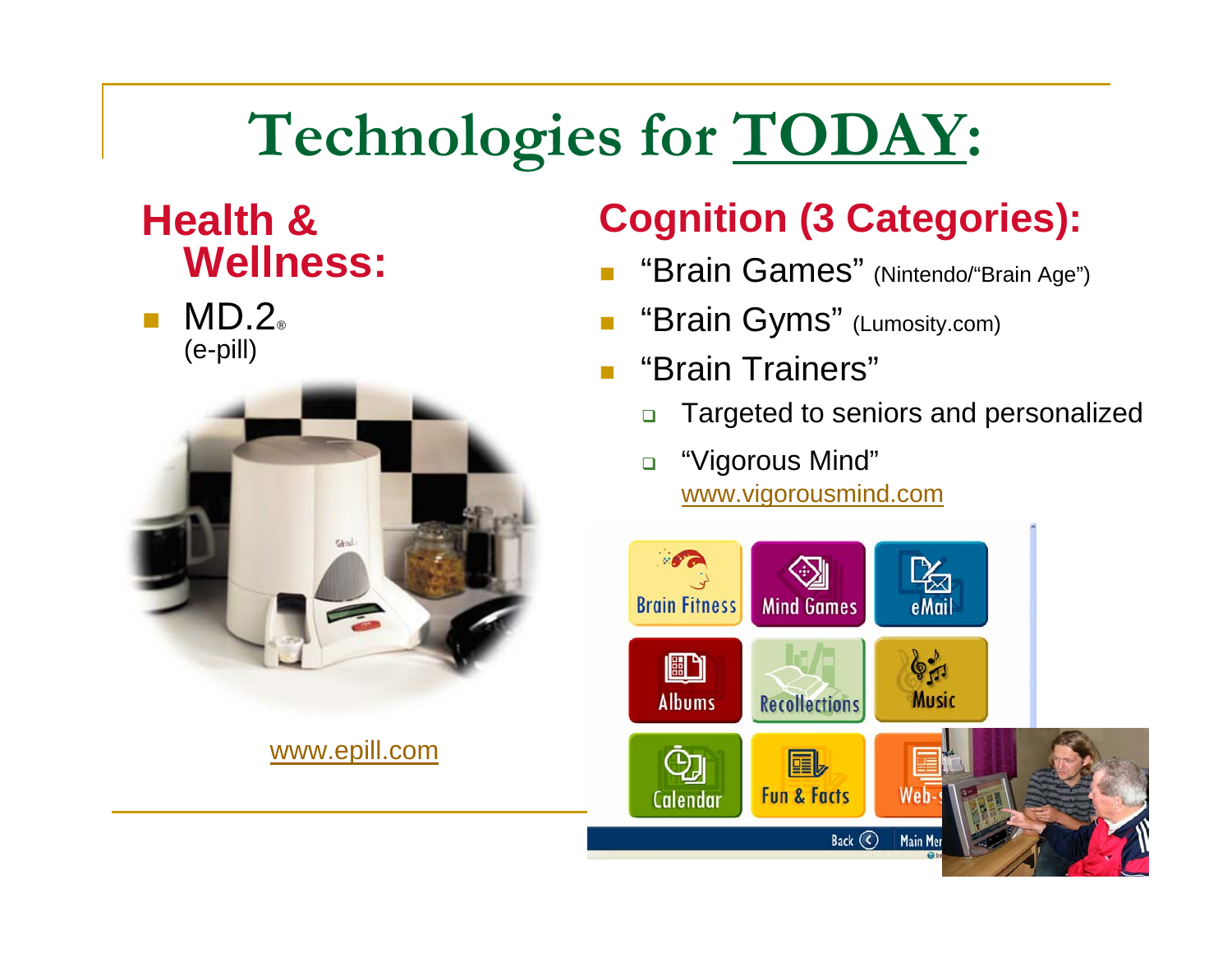## **Technologies Today…**

### **Communication:**

#### "Computerless email"



#### "Senior" Cell Phone:



Jitterbug ® (GreatCall) www.jitterbug.com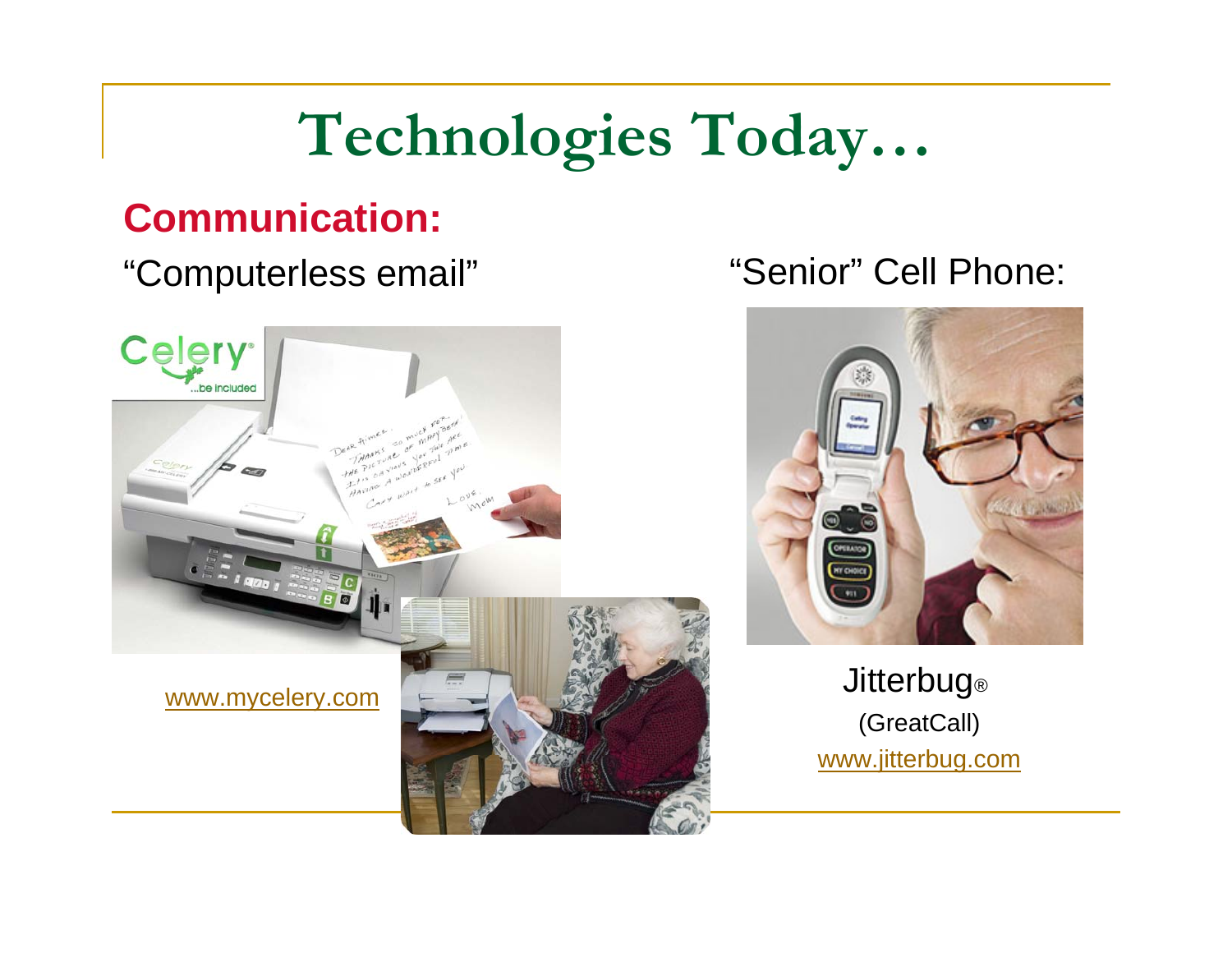## **Technologies Today…**

### **Mobility:**

- DriveSharp<sup>™</sup> (PositScience)
	- $\Box$ Also a "Brain Trainer"
	- $\Box$  Reduces crash risk up to 50%
	- AAA Recommended



## **"Lifestyle":**

■ "Mail Chime<sub>™</sub> "(Hanna Products)



www.hannaproductsinc.com

www.positscience.com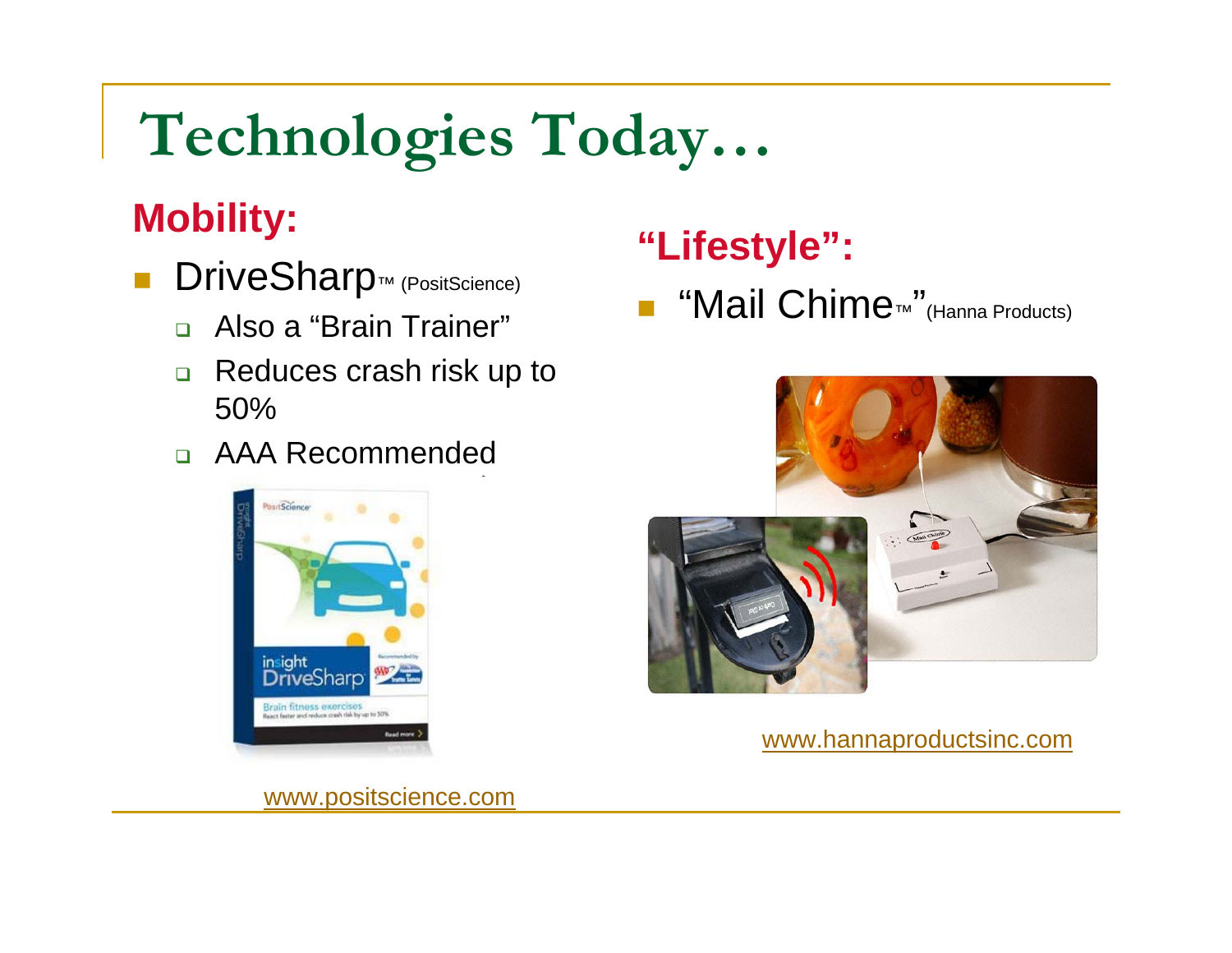## **Technologies Today…**

### **Whole Home Systems:**



- Uses sensors to **Monitor** health & wellness:
	- $\Box$ Motion (Bedroom, Bath, Med Cabinet, Kitchen)
	- $\Box$ "Tele-health" (Temperature, BP, Weight).
- **Establishes baseline** of normal activities:
	- $\Box$  "Reports" emergencies or requested information to caregiver or health professional, via password protected website.
- **E** "Communicates" with senior via dedicated "GrandCare" TV channel:
	- $\Box$ Reminders (meds/appointments)
	- $\Box$ Video/Photo's (even grandkids from cell phones)
	- $\Box$ **Greetings**

www.grandcare.com



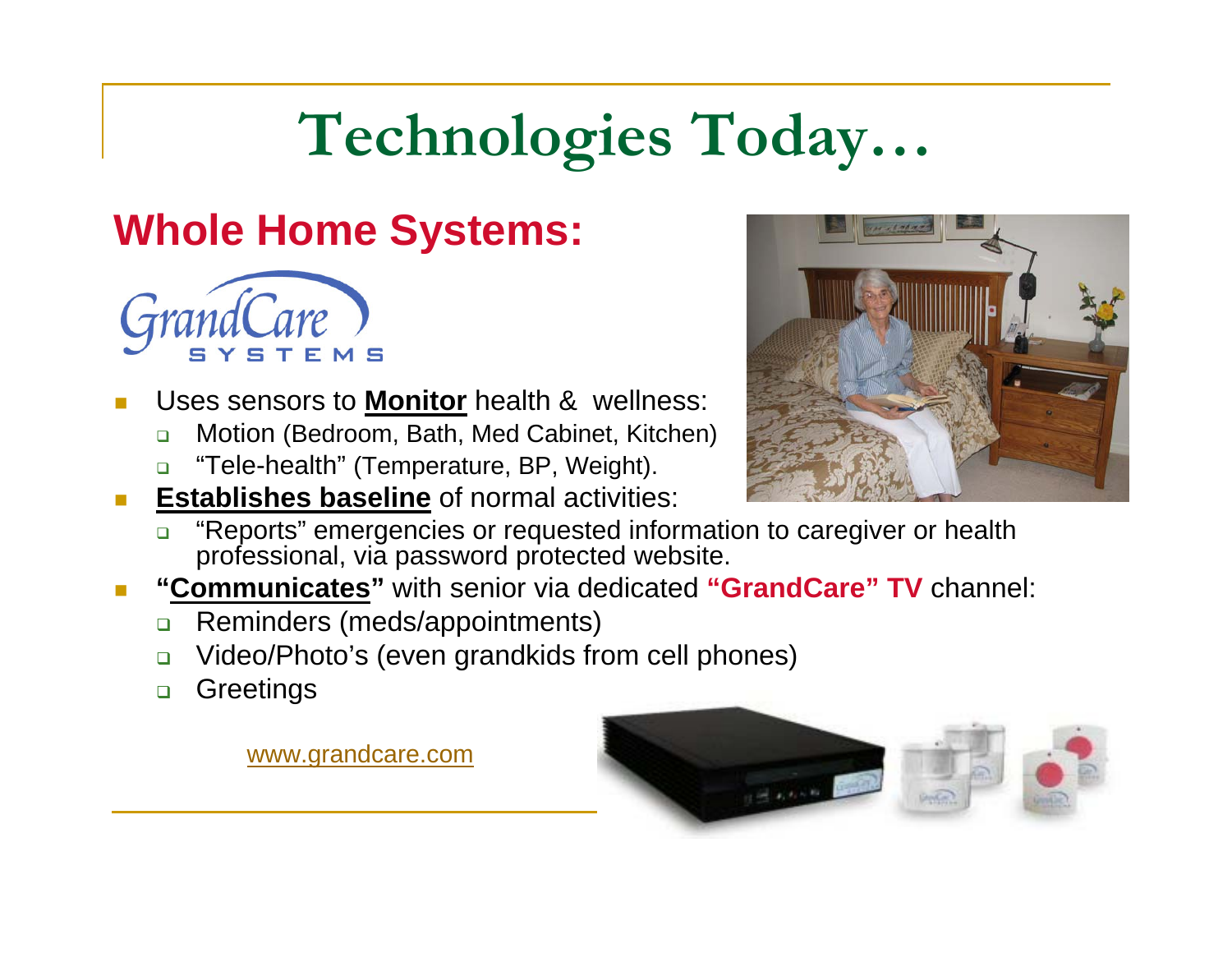#### **Technologies for TOMORROW …**

### **Health & Wellness:**

- "Magic Medicine Cabinet" (Accenture Corp.)
- × Face recognition.
- Voice communication.

#### www.accenture.com



### **Safety:**

П **Falls:** "Smart Shoes"

(Afferent Corp.)

Pilot Study:

 73 year olds had same balance as 23 year olds.

www.afferentcorp.com



#### **Alz. Monitoring:**

 **"Ambulator ™ "** (GTX Corp/Aetrex)

 $\Box$  Tracks within 30' anywhere on planet. www.gtxcorp.com

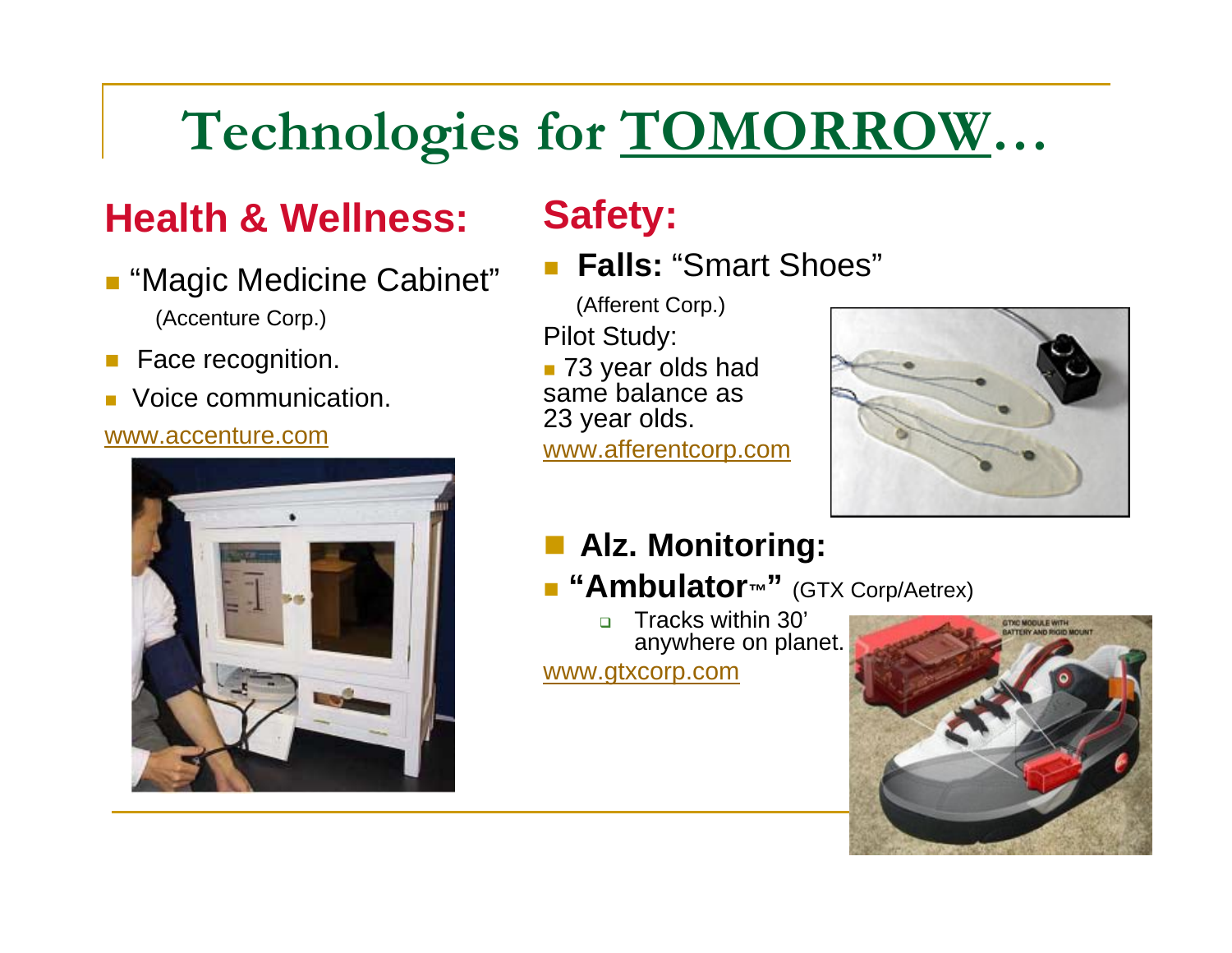## **Examples TOMORROW - con't…**

### **Robotics:**

- "RiMan™"(Riken Labs)
- Can "*See*", "H*ear*", "S*mell*".
- Currently lifts up to 90 pounds.
- Next phase to be designed for assistance to Japanese elderly.

#### www.bmc.riken.jp





### **Integrated Systems:**

- "Smart Shirt"
	- (Sensatex, Inc.)
- "iTextiles".
- **D** Vital Signs & Safety Monitoring.

#### www.sensatex.com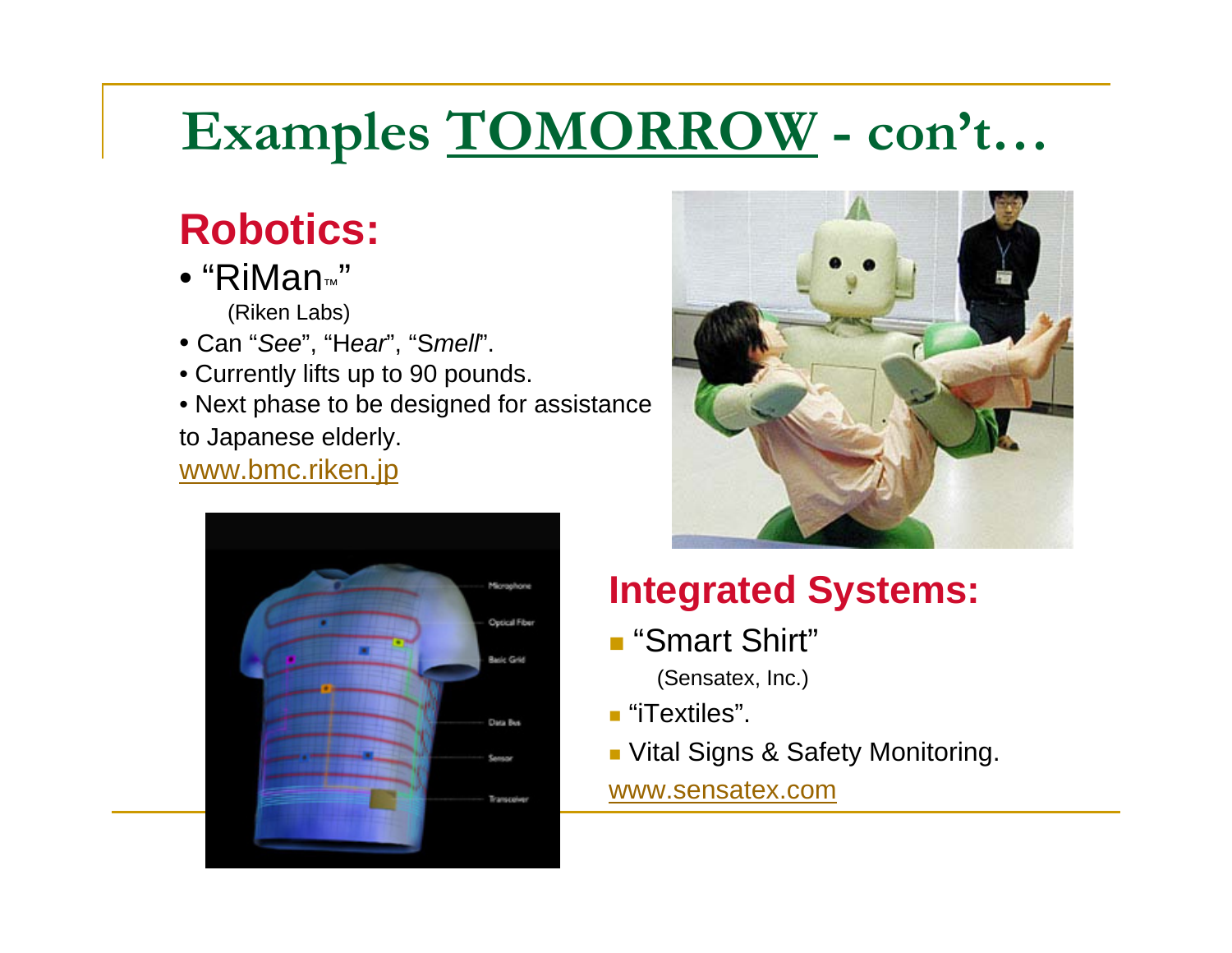## **Final Thoughts…**

"When Boomers were growing up there were three flavors of ice cream; now there are a thousand."

- Drew Leder, Prof. – Loyola College



- Boomers will demand even MORE choices in technology.
- And they have CRITICAL MASS and PURCHASING POWER to get it:
	- Control more than 70% of wealth in U.S.
- Need a *"Portfolio of Products"* to meet their needs.